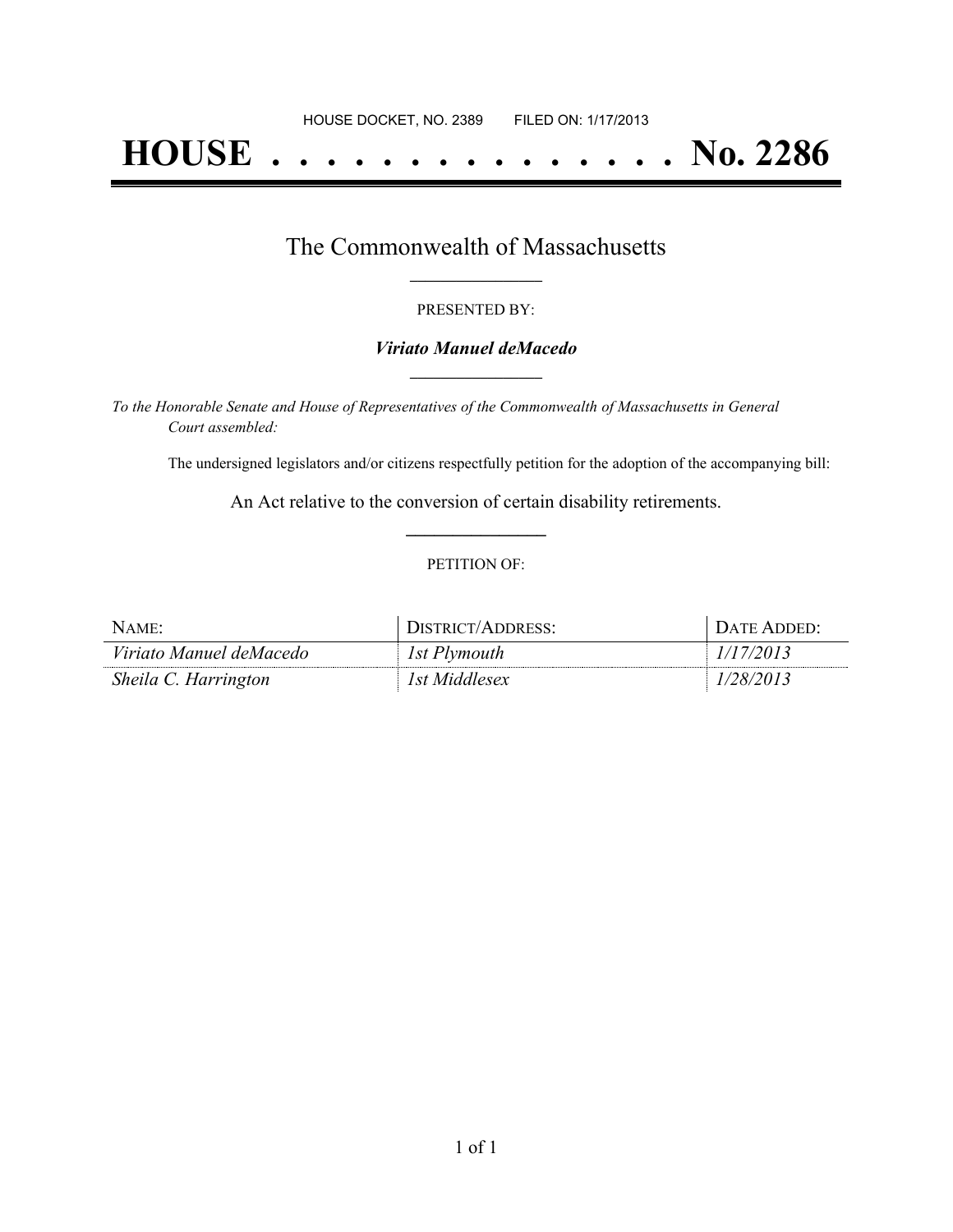## **HOUSE . . . . . . . . . . . . . . . No. 2286**

By Mr. deMacedo of Plymouth, a petition (accompanied by bill, House, No. 2286) of Viriato Manuel deMacedo and Sheila C. Harrington relative to the conversion of certain disability retirements of public employees. Public Service.

### [SIMILAR MATTER FILED IN PREVIOUS SESSION SEE HOUSE, NO. *683* OF 2011-2012.]

## The Commonwealth of Massachusetts

**\_\_\_\_\_\_\_\_\_\_\_\_\_\_\_ In the Year Two Thousand Thirteen \_\_\_\_\_\_\_\_\_\_\_\_\_\_\_**

An Act relative to the conversion of certain disability retirements.

Be it enacted by the Senate and House of Representatives in General Court assembled, and by the authority *of the same, as follows:*

1 SECTION 1. Section 8 of Chapter 32 of the General Laws is hereby amended by 2 inserting, at the end thereof, the following new section:-

 Section 8A. A member retired under the provisions of sections 6 or 7 of this chapter, may, in place of the benefit provided thereunder, upon written application in a form prescribed by the commission and filed with the board, elect to receive a benefit pursuant to the provisions of this section.

 The normal yearly retirement allowance for a member who so elects shall be computed by multiplying two and one-half percent of the regular compensation upon which the benefit under section 6 or 7 was based, by the number of years and full months of creditable service in effect for the member at the time of the member's retirement plus the number of years and full months between the date of retirement and the date of election, plus the accrued amount of any cost of living adjustments granted under section 102 or 103 of this chapter. Such total normal yearly amount of retirement allowance, as determined in accordance with the provisions of this section, shall not exceed the total yearly retirement allowance paid to the member at the time of application for conversion under this section, provided however, that any reduction resulting from a modification made under clause (3) of section 8 or section 91A of this chapter shall not be considered in the calculation of the total normal yearly amount of retirement allowance.